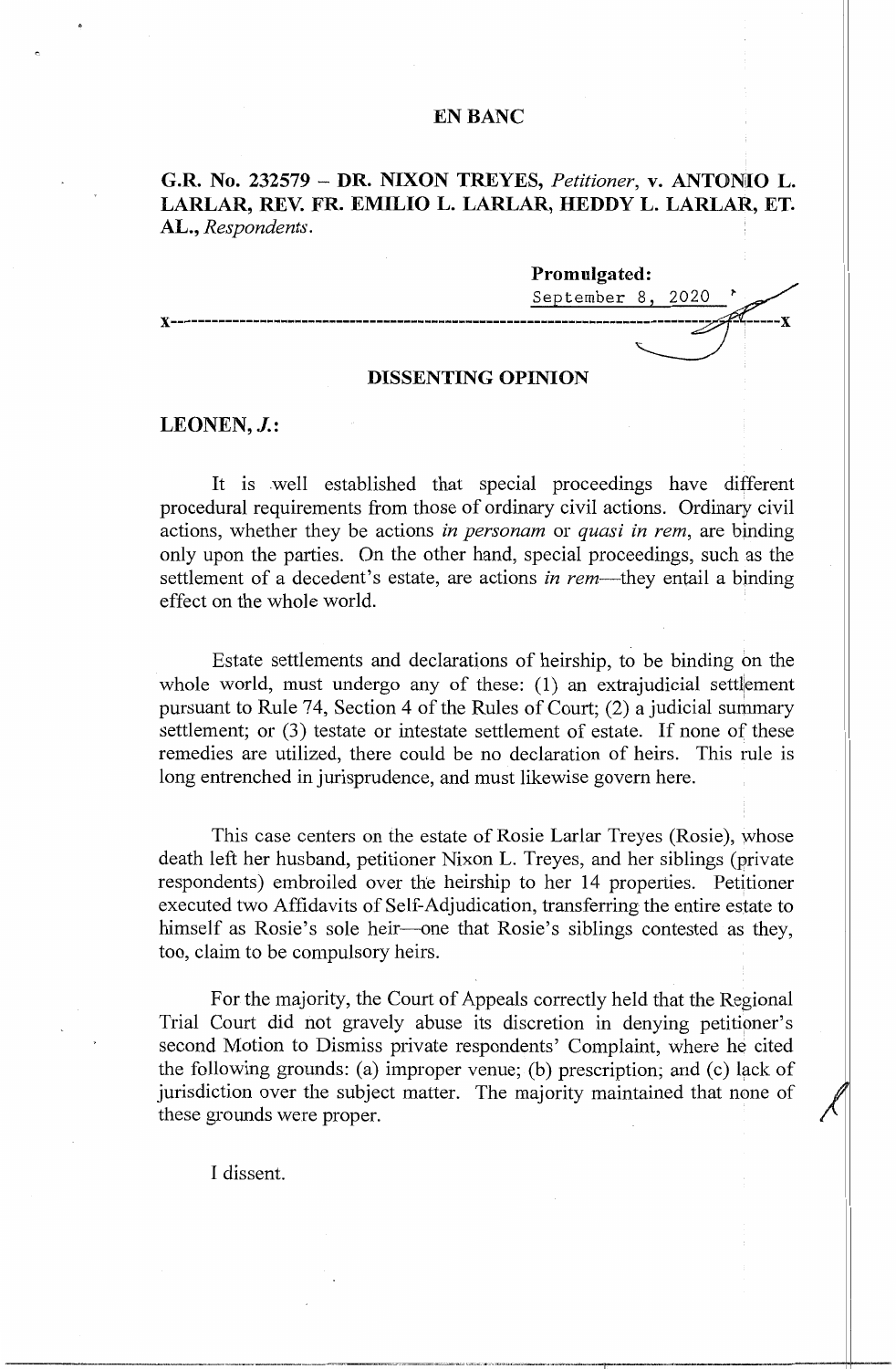..

I

Under the Omnibus Motion Rule, as provided in Rule 15, Section 8 of the Rules of Court, every motion that attacks a pleading, judgment, order, or proceeding shall include all grounds then available. All objections not included shall be deemed waived, unless the grounds are the lack of jurisdiction over the subject matter, *litis pendentia, res judicatq,* and prescription.

Since petitioner failed to raise the ground of improper venue in his first Motion to Dismiss, he could not have raised the ground of improper venue in his second Motion to Dismiss, as that has been deemed waived. Nevertheless, the grounds of prescription and lack of jurisdiction over the subject matter may still be belatedly presented.

In asserting that private respondents' action had already prescribed, petitioner depended on Rule 74, Section 4 of the Rules of Court. The provision states that an heir or other persons unduly deprived of lawful participation in the estate "may compel the settlement of the estate in the courts" within two years after the estate settlement and distribution.

However, the majority states that Rule 74 applies only to special proceedings. Since private respondents' Complaint is an ordinary civil action and not a special proceeding, petitioner's assertion on the prescriptive· period will not apply. 1

The case being a civil action, the majority likewise believes that the ground of lack of jurisdiction is misplaced. Refuting petitioner's claim, it states that jurisdiction over the subject matter is conferred by law and determined by the allegations in a complaint. The law, it continues, confers jurisdiction on the Regional Trial Court for civil actions involving title or possession of real property, or any interest therein, where the property's assessed value exceeds P20,000.00 or, for civil actions in Metro Manila, P50,000.00; and if the action is not for forcible entry or unlawful detainer.<sup>2</sup> Since private respondents sought to annul the Affidavits of Self-Adjudication, the majority held that the trial court correctly assumed jurisdiction over the case.<sup>3</sup>

It is true that jurisdiction over the subject matter is conferred by law and determined by the allegations made in the complaint. In *Morta*, Sr. v. *Occidental:*<sup>4</sup>

Ponencia, p. 10.

Ponencia, p. 8.

<sup>&</sup>lt;sup>2</sup> Batas Pambansa Bilang 129 (The Judiciary Reorganization Act of 1980).<br>
<sup>3</sup> Penensia n 10

<sup>4</sup> 367 Phil. 438 (1999) [Per J. Panganiban, First Division].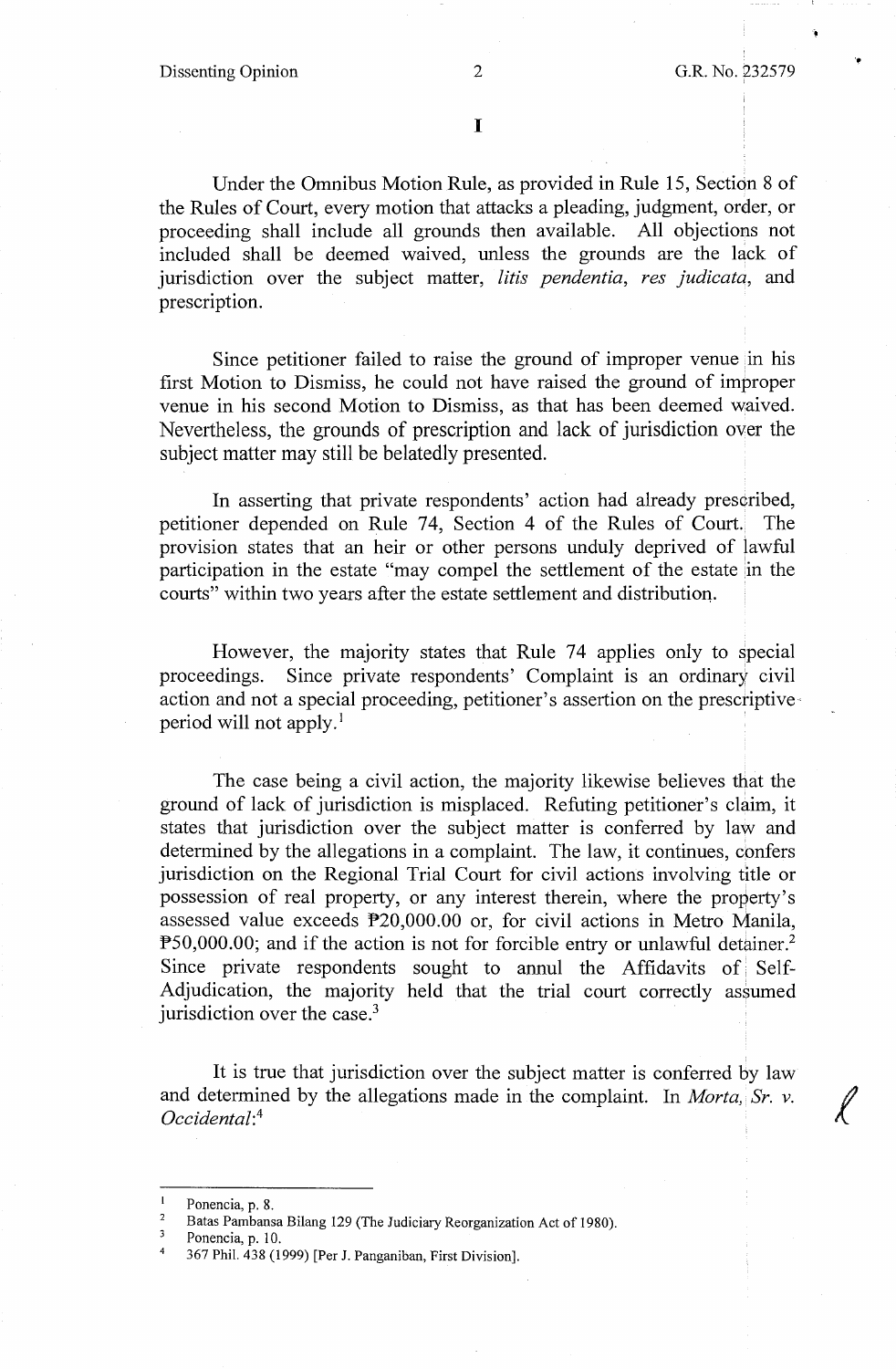It is axiomatic that what determines the nature of an action as well as which court has jurisdiction over it, are the allegations in the complaint· and the character of the relief sought. "Jurisdiction over the subject matter is determined upon the allegations made in the complaint, irrespective of whether the plaintiff is entitled to recover upon a claim asserted therein a matter resolved only after and as a result of the trial. Neither can the jurisdiction of the court be made to depend upon the defenses made by the' defendant in his answer or motion to dismiss. If such were the rule, the question of jurisdiction would depend almost entirely upon the defendant."5 (Citations omitted)

A review of the Complaint's allegations reveals that private respondents unambiguously claim to be entitled to half of Rosie's estate as compulsory heirs under Article 1001 of the Civil Code. Thus, they pray that the Affidavits of Self-Adjudication be annulled and the estate be distributed and partitioned. They further assert that petitioner fraudulently excluded them from the extrajudicial settlement to take hold of their conjugal properties for himself. They state:

1.6 Plaintiff's sister, ROSIE LARLAR TREYES, died without leaving any will. She also did not bear any children with the defendant TREYES.

1.7. Accordingly, the estate of ROSIE LARLAR TREYES, which consists of her one-half (1/2) share in the conjugal properties that she owns with her husband ( defendant TREYES), became subject to the operation of the law on intestate succession.

1.8. In particular, Article 1001 of the Civil Code of the Philippines provides that where there are brothers and sisters who survive together with the widow or widower of the deceased, one-half  $(1/2)$  of the decedent's estate shall belong to the widow or widower, while the other half shall belong to the surviving brothers and sister. Thus:

1.9. In effect, plaintiffs are legally the co-heirs of the estate of ROSIE. LARLAR TREYES together with the defendant and are entitled to a share in the same.

1.10. However, in gross bad faith and with malicious intent, defendant TREYES falsely and fraudulently caused the above-described properties to be transferred in his own name to the exclusion of the herein plaintiffs by executing two (2) Affidavits of Self-Adjudication, the first one dated· September 2, 2008 (copy attached as Annex "X"), while the second one is dated May 19, 2011 (copy hereto attached as Annex "Y"). The contents of both Affidavits of Self-Adjudication are practically identical, and only the dates appear to vary.<sup>6</sup>

From their allegations, it is evident that the annulment of petitioner's Affidavits of Self-Adjudication, the cancellation of the Transfer Certificates

*<sup>5</sup>*  Id. at 445.

<sup>6</sup>  Complaint, p. 12.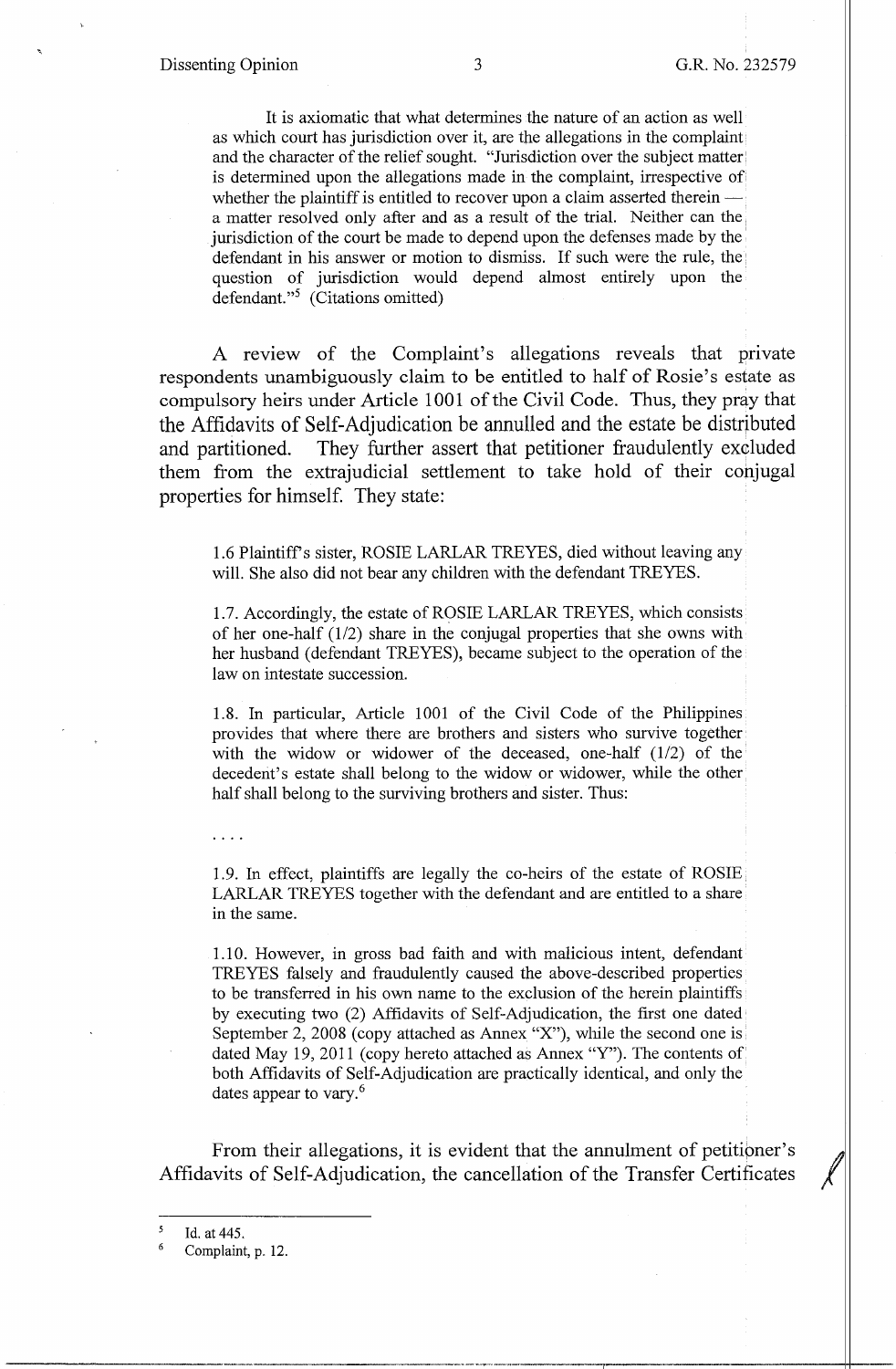#### Dissenting Opinion 4 G.R. No. 232579

*)* 

of Title, may only be had if private respondents would be established as heirs. Only after being declared heirs can they be entitled to a portion of Rosie's estate. '

Estate settlements are special proceedings cognizable by a probate court of limited jurisdiction, while the annulment of affidavits of adjudication and transfer certificates of title are ordinary civil actions cognizable by a court of general jurisdiction. It only follows that the trial court would be exceeding its jurisdiction if it entertained the issue of heirship. The subject matter and relief sought should have been threshed out in a special proceeding, and not in an ordinary civil action.

Yet, the majority emphasizes that the Complaint was not to establish heirship, but to annul the Affidavits of Self-Adjudication and Transfer Certificates of Title due to fraud. Thus, it rules that both Motions to Dismiss of petitioner were rightly struck down.

I disagree. Certain clarifications regarding the declaration of heirship in special proceedings as opposed to in ordinary civil actions must be made so as not to espouse confusion.

In *Heirs of Ypon v. Ricaforte*,<sup>7</sup> this Court laid down the distinction between an ordinary civil action and a special proceeding. It categorically stated that the determination of a decedent's lawful heirs should be made in a special proceeding:

In the case of *Heirs of Teofilo Gabatan v. CA*, the Court, citing several other precedents, held that the determination of who are the decedent's lawful heirs must be made in the proper special proceeding for such purpose, and not in an ordinary suit for recovery of ownership and/or possession, as in this case:

**Jurisprudence dictates that the determination of who are the legal heirs of the deceased must be made in the proper special proceedings in court, and not in an ordinary suit for recovery of ownership and possession of property.** This must take precedence over the action for recovery of possession and ownership. The Court has consistently rnled that the trial court cannot make a declaration of heirship in the civil action for the reason that **such a declaration can only be made in a special proceeding.** Under Section 3, Rule 1 of the 1997 Revised Rules of Court, a civil action is defined as *one by which a party sues another for the enforcement or protection of a right, or the prevention or redress of a wrong while a special proceeding is a remedy by which a party seeks to establish a status, a right, or a particular fact.* It is then decisively clear that the declaration of heirship can be made

<sup>7</sup>713 Phil. 570 (2013) [Per J. Perlas-Bernabe, Second Division].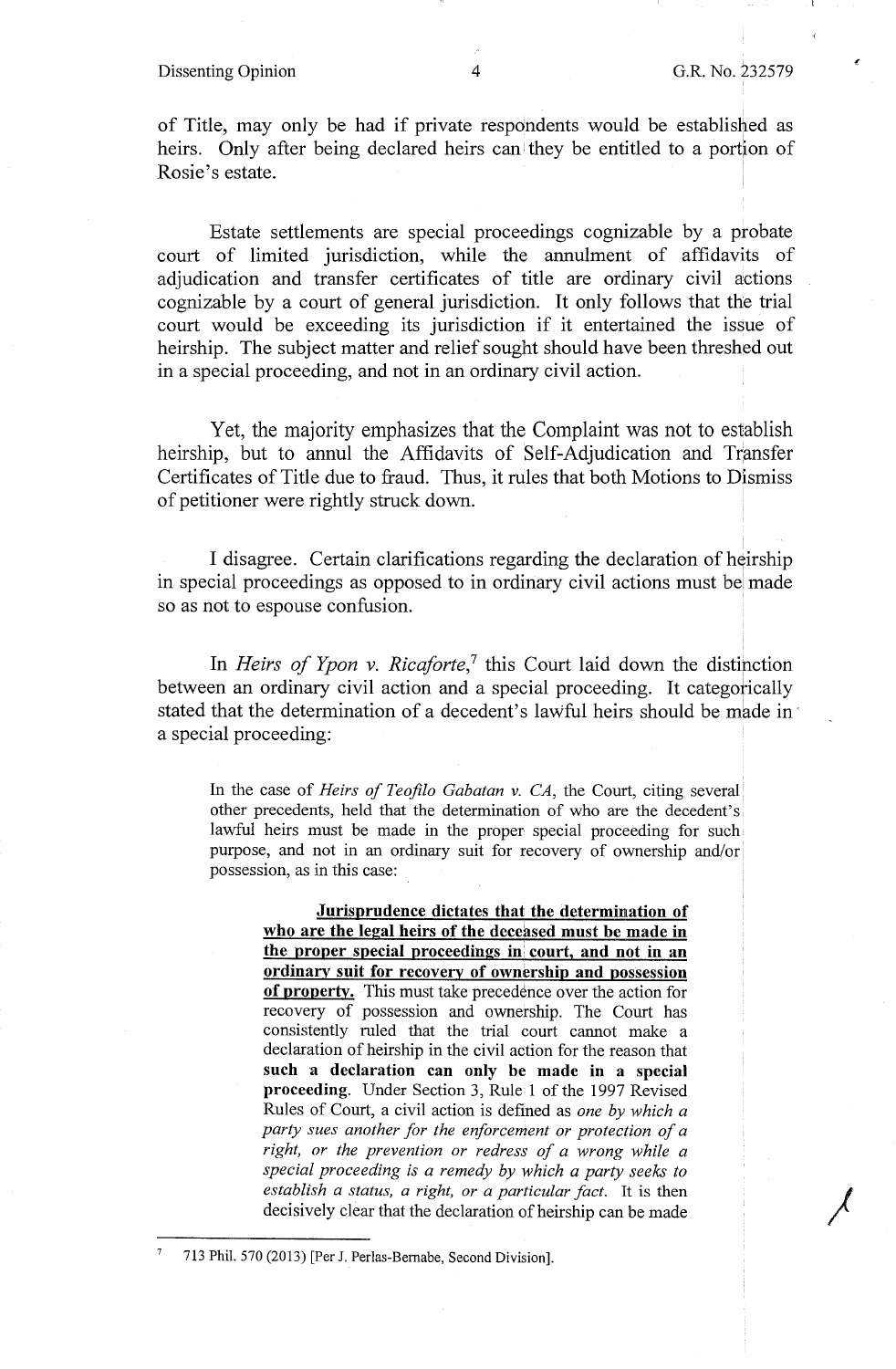### Dissenting Opinion 5 G.R. No. 232579

only in a special proceeding inasmuch as the petitioners here are seeking the establishment of a status or right.<sup>8</sup> (Emphasis in the original, citation omitted)

The majority is correct in saying that the main difference between an ordinary civil action and a special proceeding is that in an ordinary civil action, parties sue for the enforcement or protection of a right to which they claim entitlement, while in a special proceeding, parties merely seek to have a right established in their favor. However, this is not the only distinction between the two.

Special proceedings have different procedural requirements from ordinary civil actions. Necessarily, a question made for a special proceeding cannot be threshed out in a civil action, since a judgment from a special proceeding would have a different effect from that of an ordinary civil action.

In *Natcher v. Court of Appeals,9* widow Graciano Del Rosario (Del Rosario) married Patricia Natcher (Natcher) and transferred one of his lots to her through a sale. Upon Del Rosario's death, his children from his first marriage sought to annual the Deed of Sale in Natcher's favor on the ground of fraud. The trial court held the sale to be illegal; nevertheless, it considered the lot as part of Natcher' s advanced inheritance as a compulsory heir of Del Rosario's estate.

This Court reversed the trial court's ruling, holding that matters of settlement and distribution of the decedent's estate fall within the exclusive province of the probate court, in its limited jurisdiction, and may not be concluded in an ordinary civil action. Thus:

As could be gleaned from the foregoing, there lies a marked distinction between an action and a special proceeding. An action is a formal demand of one's right in a court of justice in the manner prescribed by the court or by the law. It is the method of applying legal remedies according to definite established rules. The term "special proceeding" may be defined as an application or proceeding to establish the status or right of a party, or a particular fact. Usually, in special proceedings, no formal pleadings are required unless the statute expressly so provides. In special proceedings, the remedy is granted generally upon an application. or motion."

Citing American Jurisprudence, a noted authority in Remedial Law expounds further:

"It may accordingly be stated generally that actions include those proceedings which are instituted and

<sup>8</sup>Id. at 575-576 citing *Heirs of Teofila Gabatan v. CA,* 600 Phil. 112 (2009) [Per J. Leonardo-De Castro, First Division].

<sup>9</sup>418 Phil. 669 (2001) [Per J. Buena, Second Division].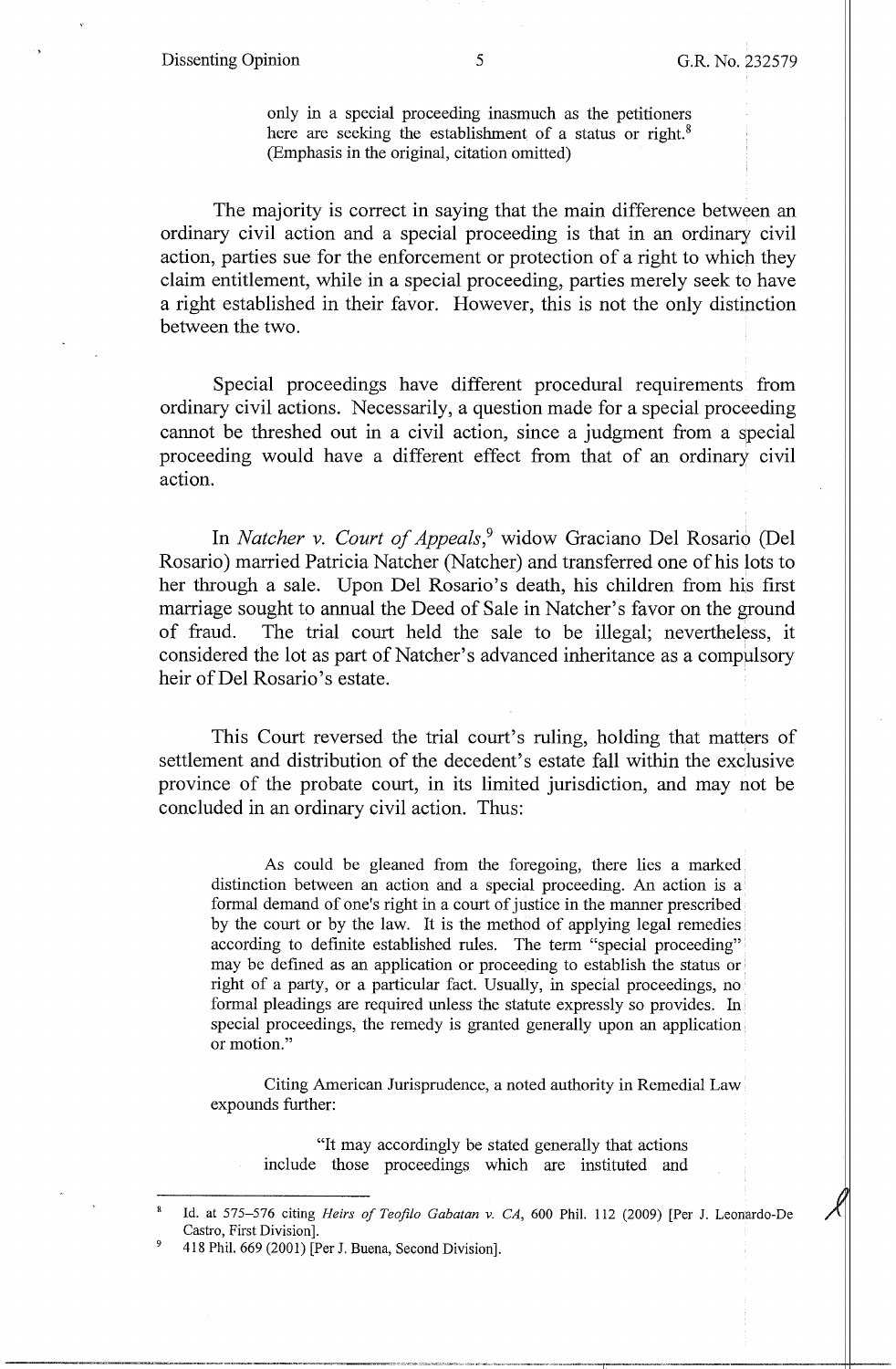prosecuted according to the ordinary rules and provisions relating to actions at law or suits in equity, and that special proceedings include those proceedings which are not ordinary in this sense, but is instituted and prosecuted according to some special mode as in the case of proceedings commenced without summons and prosecuted without regular pleadings, which are characteristics of ordinary actions. . . . A special proceeding must therefore be in the nature of a distinct and independent proceeding for particular relief, such as , may be instituted independently of a pending action, by petition or motion upon notice."

*Applying these principles, an action for reconveyance and annulment of title with damages is a civil action, whereas matters relating to settlement of the estate of a deceased person such as advancement o/ property made by the decedent, partake of the nature of a special proceeding, which concomitantly requires the application of specific rules as provided for in the Rules of Court.* 

*Clearly, matters which involve settlement and distribution of the estate of the decedent fall within the exclusive province of the probate court in the exercise of its limited jurisdiction.* 

Thus, under Section 2, Rule 90 of the Rules of Court, questions as. to advancement made or alleged to have been made by the deceased to any heir may be heard and determined by the *court having jurisdiction of the estate proceedings;* and the final order of the court thereon shall be binding on the person raising the questions and on the heir.

While it may be true that the Rules used the word "may", it is nevertheless clear that the same provision contemplates a probate court when it speaks of the "court having jurisdiction of the estate proceedings".

Corollarily, the Regional Trial Court in the instant case, acting in: its general jurisdiction, is devoid of authority to render an adjudication and resolve the issue of advancement of the real property in favor of herein petitioner Natcher, inasmuch as Civil Case No. 71075 for reconveyance and annulment of title with damages is not, to our mind, the proper vehicle to thresh out said question. Moreover, under the present circumstances, the RTC of Manila, Branch 55 was not properly constituted as a probate court so as to validly pass upon the question of advancement made by the decedent Graciano Del Rosario to his wife, herein petitioner Natcher.<sup>10</sup> (Emphasis supplied, citations omitted)

More important, ordinary civil actions are proceedings *quasi in rem*, which means they are binding only to the parties involved. Meanwhile, special proceedings, including estate settlement, are proceedings *in rem*, binding the whole world. This was enunciated in *Leriou v. Longa*<sup>11</sup> thus:

<sup>10</sup> Id. at 676--078. 11 *Leriou v. Longa,* G.R. No. 203923, October 8, 2018, <https://elibrary.judiciary.gov.ph/thebookshelf/showdocs/1/64687> [Per J. Leonardo- De Castro, First Division].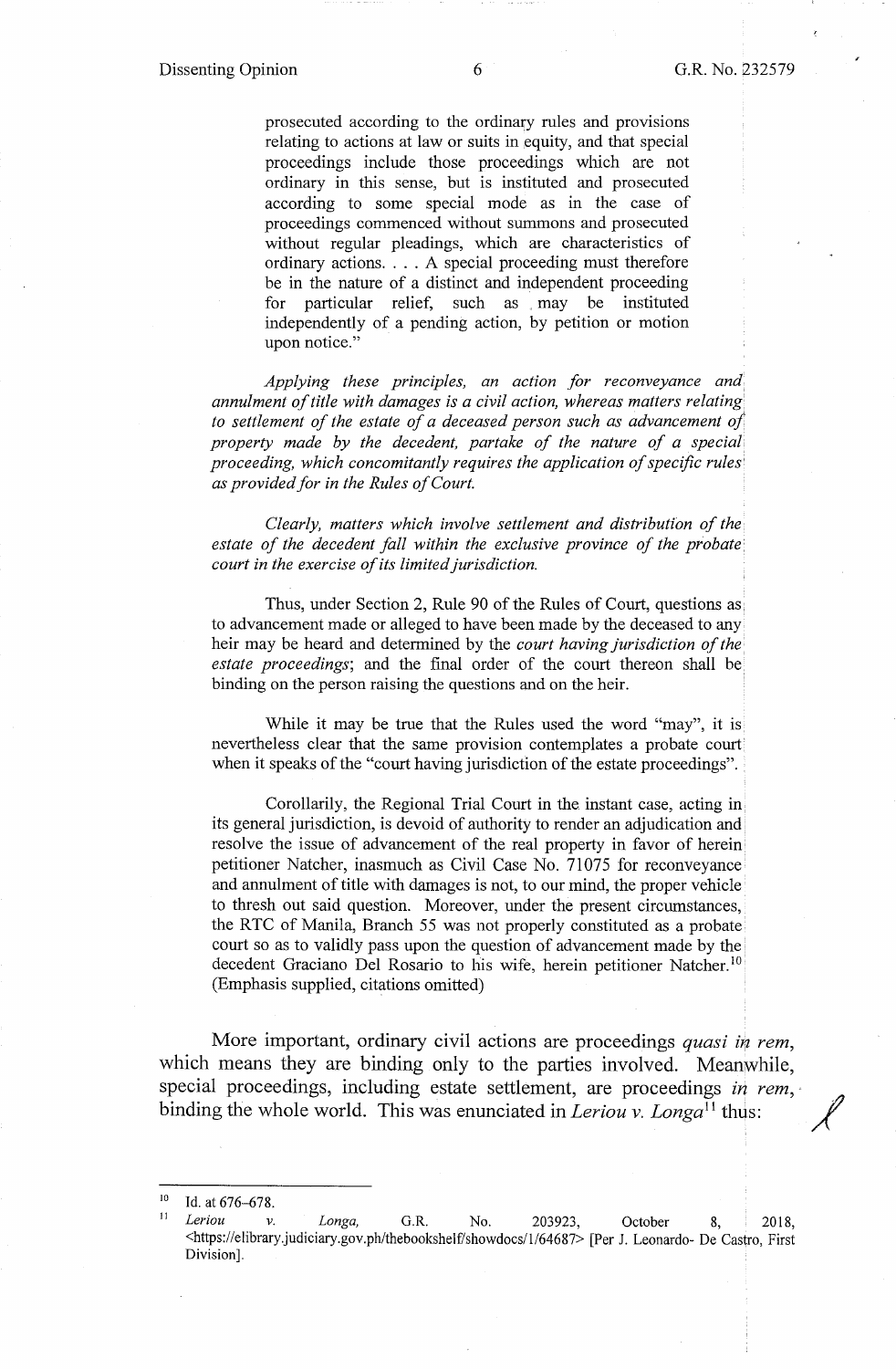The Court in *Pilapil* adjudged:

While it is true that since the CFI was not informed that Maximino still had surviving siblings and **so the court was not able to order that these siblings be given personal notices of the intestate proceedings, it should be borne in mind that the settlement of estate, whether testate or intestate, is a proceeding** *in rem,* **and that the publication in the newspapers of the filing of the application and of the date set for the hearing of the same, in the manner prescribed by law, is a notice to the whole world of the existence of the proceedings and of the hearing on the date and time indicated in the publication. The publication requirement of the notice in newspapers is precisely for the purpose of informing all interested parties in the estate of the deceased of the existence of the settlement proceedings, most especially those who were not named as heirs or creditors in the petition, regardless of whether such omission was voluntarily or involuntarily made....**<sup>12</sup> (Emphasis in the original)

An action *in rem* was further explained in *De Pedro v. Romasan Development Corporation*<sup>13</sup> vis-à-vis *quasi in rem* and *in personam* actions:

In actions *in personam,* the judgment is for or against a person directly. Jurisdiction over the parties is required in actions *in personam*  because they seek to impose personal responsibility or liability upon a person.

Courts need not acquire jurisdiction over parties on this basis in *in. rem* and *quasi in rem* actions. Actions *in rem* or *quasi in rem* are not directed against the person based on his or her personal liability.

*Actions in rem are actions against the thing itself. They are binding upon the whole world. Quasi in rem* actions are actions involving the status of a property over which a party has interest. *Quasi in rem*  actions are not binding upon the whole world. They affect only the interests of the particular parties.

However, to satisfy the requirements of due process, jurisdiction over the parties in *in rem* and *quasi in rem* actions is required.

*The phrase, "against the thing," to describe in rem actions is a metaphor. It is not the "thing" that is the party to an in rem action; only* legal or natural persons may be parties even in in rem actions. "Against *the thing" means that resolution of the case affects interests of others whether direct or indirect. It also assumes that the interests — in the form of rights and duties — attach to the thing which is the subject matter of litigation. In actions in rem, our procedure assumes an active vinculum* 

<sup>12</sup> Id. citing *Pilapil v. Heirs of Maximina R. Briones,* 519 Phil. 292 (2006) [Per J. Chico-Nazario, First Divison].<br><sup>13</sup> 748 Phil. 706 (2014) [Per J. Leonen, Second Division].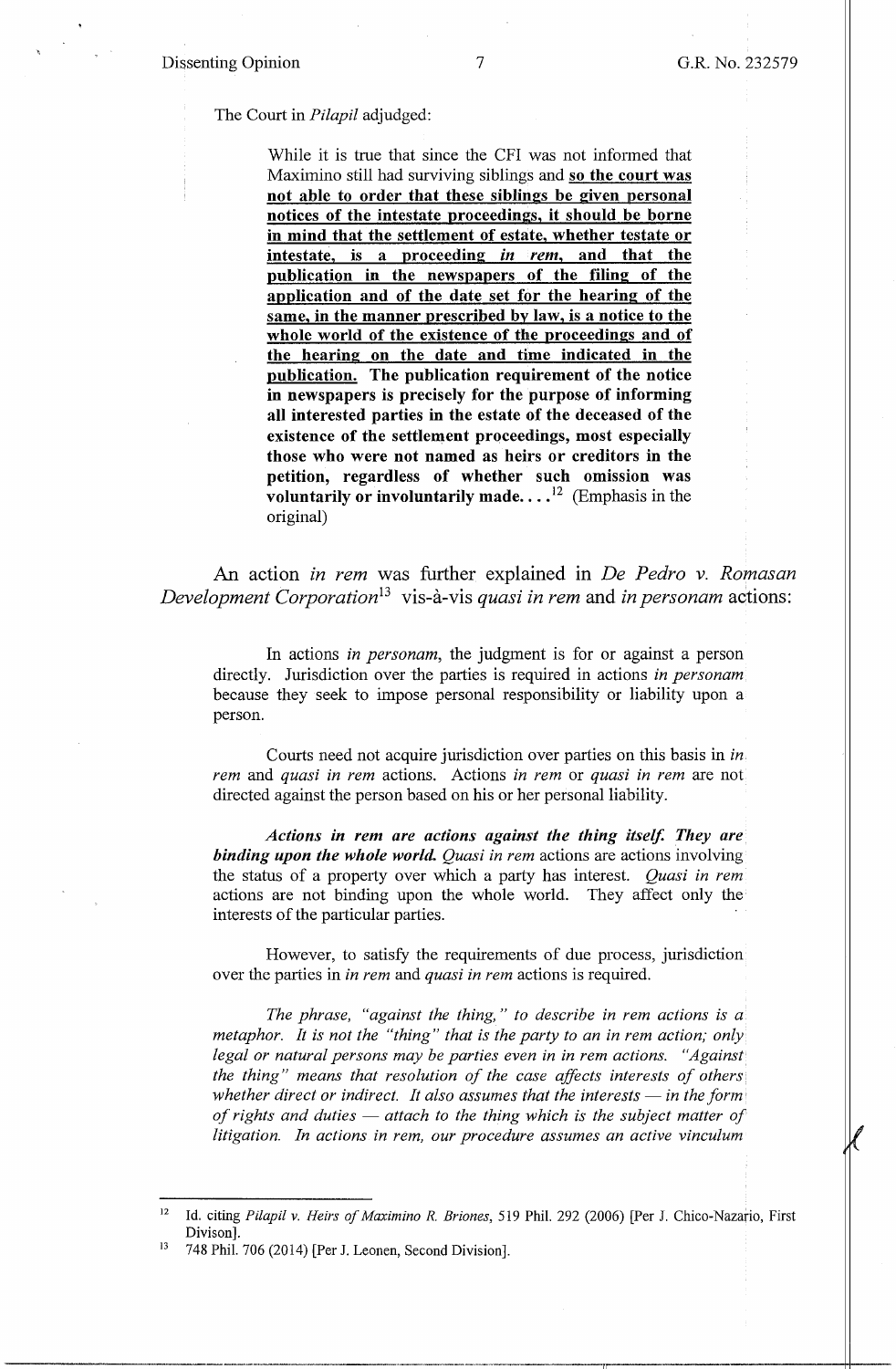## Dissenting Opinion 8 8 G.R. No. 232579

 $\int$ 

*over those with interests to the thing subject of litigation.*<sup>14</sup> (Emphasis supplied, citations omitted)

To illustrate: if an *in rem* action such as a succession proceeding were to declare heirship, this would be binding on the whole world, and would generally bar any third party from questioning such declaration. However, if an ordinary civil action—which is binding only on the parties involved resolves causes of action that incidentally determine the question of heirship, any third party may simply assail that determination later on.

Thus, I do not agree that it is no longer necessary to go through a special proceeding to declare one's status as an heir, even if such declaration is merely incidental to the purpose of the ordinary civil action. There are only three (3) ways in which one may establish heirship, namely: (1) an extrajudicial settlement under Rule 74, Section  $4^{15}$  of the Rules of Court; (2) a judicial summary settlement; and (3) a settlement of estate through testate or intestate. If none of these remedies are utilized, there could be no declaration of heirs.

Granted, private respondents may be Rosie's heirs pursuant to Article 777 of the Civil Code, but this does not give the Regional Trial Court, in its ordinary jurisdiction, the authority to declare them as heirs.

Still, the majority highlights the exceptions to the rule that a determination of heirship in a special proceeding is a prerequisite to an ordinary civil action involving heirs, namely: (1) "when the parties in the civil case had voluntarily submitted the issue to the trial court and already presented their evidence regarding the issue of heirship"; and (2) when a special proceeding had been instituted but had been finally closed and terminated, and hence, cannot be re-opened."16 Evidently, neither of the exceptions applies.

<sup>&</sup>lt;sup>14</sup> Id. at 725–726.<br><sup>15</sup> SECTION 4. *Liability of distributees and estate*. — If it shall appear at any time within two (2) years after the settlement and distribution of an estate in accordance with the provisions of either of the first two sections of this rule, *that an heir or other person has been unduly deprived of his lawful participation in the estate, such heir or such other person may compel the settlement of the estate in* the courts in the manner hereinafter provided for the purpose of satisfying such lawful participation. And if within the same time of two  $(2)$  years, it shall appear that there are debts outstanding against the estate which have not been paid, or that an heir or other person has been unduly deprived of his lawful participation payable in money, the court having jurisdiction of the estate may, by order for that purpose, after hearing, settle the amount of such debts or lawful participation and order how much and in what manner each distributee shall contribute in the payment thereof, and may issue execution, if circumstances require, against the bond provided in the preceding section or against the real estate belonging to the deceased, or both. Such bond and such real estate shall remain charged with a liability to creditors, heirs, or other persons for the full period of two (2) years after such distribution, notwithstanding any transfers of real estate that may have been made. (Emphasis supplied)

<sup>&</sup>lt;sup>16</sup> Heirs of Ypon, 713 Phil. 570, 576-577 (2013) [Per J. Perlas-Bernabe, Second Division] as cited in ponencia, p. 12.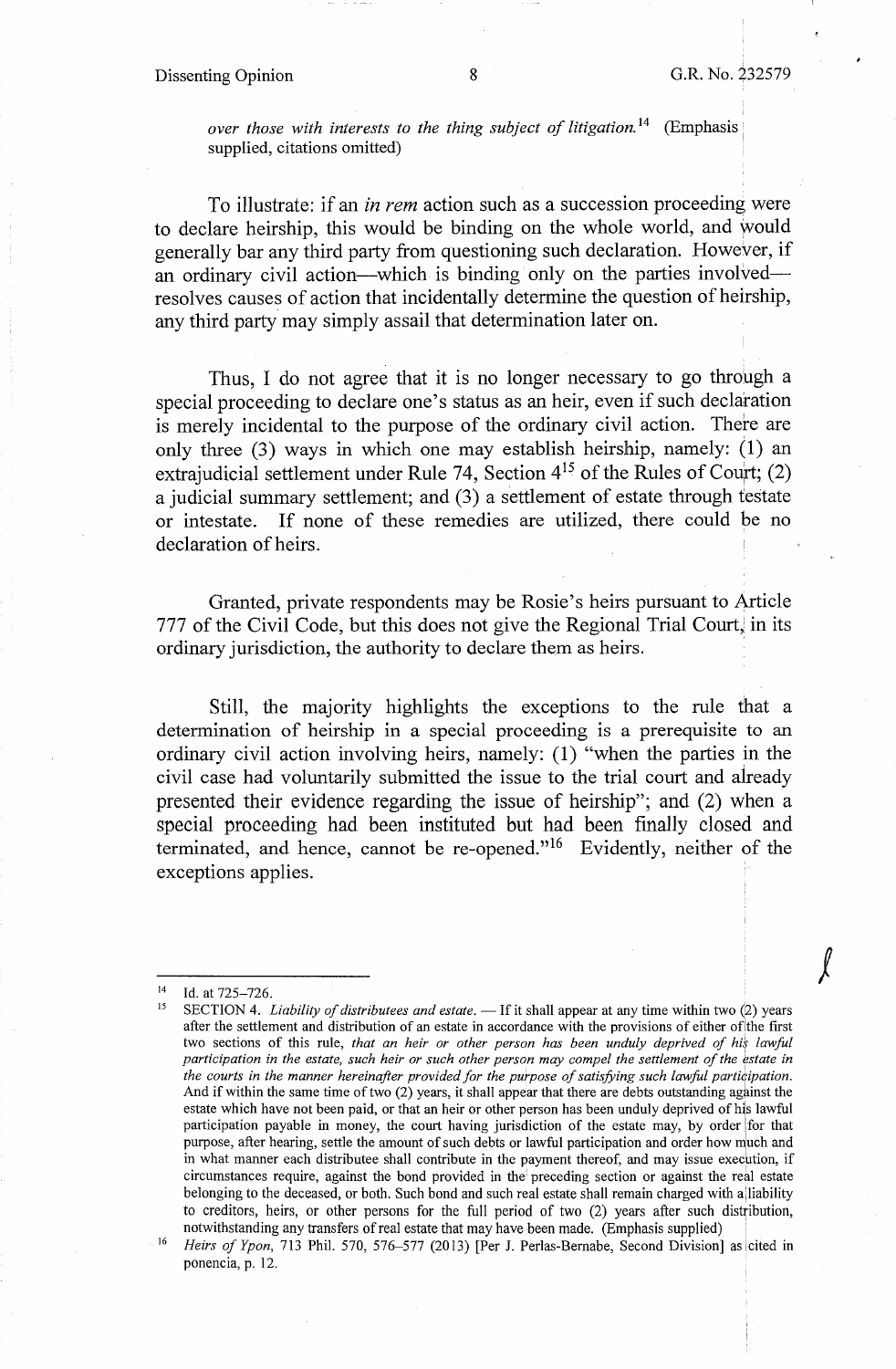#### Dissenting Opinion 9 G.R. No. 232579

In *Rebusquillo v. Spouses Gualvez*,<sup>17</sup> where an affidavit of adjudication was likewise questioned in an ordinary civil action for not including all the heirs, this Court said that the declaration of heirship must be made in a special proceeding, but allowed room for exceptions. Citing *Pm1 tugal v. Portugal-Beltran,* 18 it said:

It has indeed been ruled that the declaration of heirship must be made in a special proceeding, not in an independent civil action. However, this Court had likewise held that recourse to administration proceedings to determine who heirs are is sanctioned only if there is a good and compelling reason for such recourse. Hence, the Court had allowed exceptions to the rule requiring administration proceedings as when the parties in the civil case already presented their evidence regarding the issue of heirship, and the RTC had consequently rendered judgment upon the issues it defined during the pre-trial. In *Portugal* v. *Portugal-Beltran,* this Court held:

In the case at bar, respondent, believing rightly or wrongly that she was the sole heir to Portugal's estate, executed on February 15, 1988 the questioned Affidavit of Adjudication under the second sentence of Rule 74, Section 1 of the Revised Rules of Court. Said rule is an exception to the general rule that when a person dies leaving a property, it should be judicially administered and the competent court should appoint a qualified administrator, in the order established in Sec. 6, Rule 78 in case the deceased left no will, or in case he did, he failed to name an executor therein.

Petitioners claim, however, to be the exclusive heirs of Portugal. *A probate or intestate court, no doubt, has jurisdiction to declare who are the heirs of a deceased* 

It appearing, however, that in the present case the only property of the intestate estate of Portugal is the Caloocan parcel of land to still subject it, under the circumstances of the case, to a special proceeding which could be long, hence, not expeditious, just to establish the status of petitioners as heirs is not only impractical; it is burdensome to the estate with the costs and expenses of an administration proceeding. And it is superfluous in light of the fact that the parties to the civil case  $-$  subject of the present case, could and had already in fact presented evidence before the trial court which assumed jurisdiction over the case upon the issues it defined during pre-trial.

Similar to *Portugal,* in the present case, there appears to be only one parcel of land being claimed by the contending parties as the inheritance from Eulalio. It would be more practical, as *Portugal* teaches, to dispense with a separate special proceeding for the determination of the status of petitioner Avelina as sole heir of Eulalio, especially in light of the

 $\cdots$ 

<sup>&</sup>lt;sup>17</sup> 735 Phil. 434 (2014) [Per J. Velasco, Jr., Third Division].<br><sup>18</sup> 504 Phil. 456 (2005) [Per J. Carpio Morales, Third Division].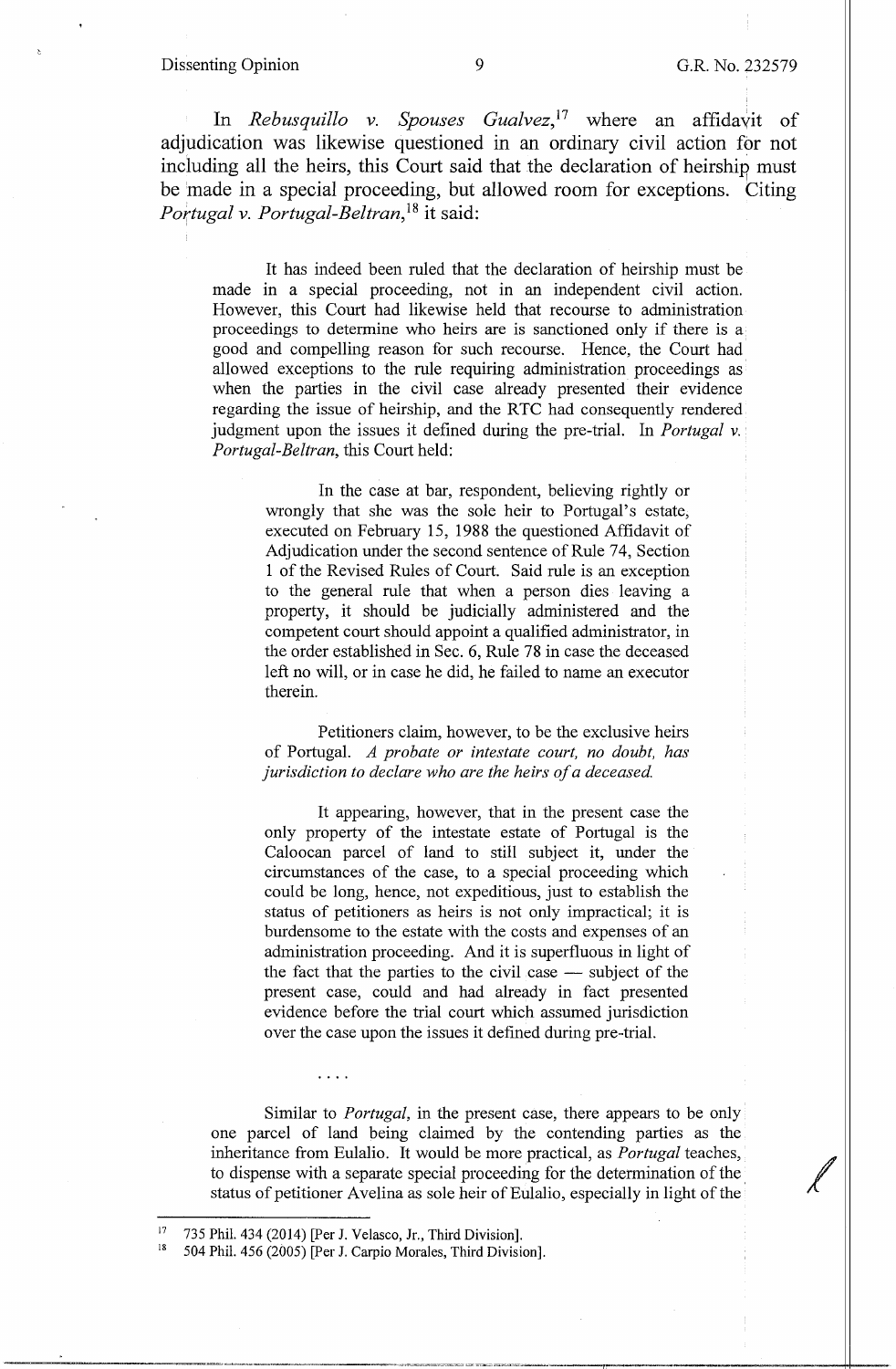#### Dissenting Opinion 10 G.R. No. 232579

fact that respondents spouses Gualvez admitted in court that they knew for a fact that petitioner Avelina was not the sole heir of Eulalio and that' petitioner Salvador was one of the other living heirs with rights over the subject land. $\frac{19}{2}$  (Emphasis supplied, citations omitted)

In *Rebusquillo* and *Portugal,* this Court allowed the determination of heirship in an ordinary civil action since both cases involved only one property. Moreover, the parties there had already presented sufficient evidence before the court on their status as heirs, which was admitted by the opposing parties.

The same cannot be said in this case. Here, 14 conjugal properties of petitioner and the decedent are involved. In addition, the only evidence presented in court were photocopies of private respondents' birth certificates attached to the Complaint. Consequently, the exception allowing the trial court to assume jurisdiction over the case will not lie.

### II

The majority went into an exhaustive explanation that ultimately concluded that private respondents are indeed heirs of Rosie. In arriving at this, it reviewed a flurry of cases that led it to abandon the long-established rule that a prior determination of heirship in a separate special proceeding is required before one can invoke their status and rights as a legal heir in an ordinary civil action.

However, the majority spoke of a line of cases that do not fall squarely upon this case.

In *Litam v. Espiritu*,<sup>20</sup> this Court unequivocally stated that the Regional Trial Court erred when it declared that the party involved was not an heir of the deceased. It stated:

Likewise, we are of the opinion that the lower court should not' have declared, in the decision appealed from, that Marcosa Rivera is the ' only heir of the decedent, such declaration is improper in Civil Case No.: 2071, it being within the exclusive competence of the court in Special l Proceeding No. 1537, in which it is not as yet, in issue, and will not be, ordinarily, in issue until the presentation of the project of partition.<sup>21</sup>

Despite this clear pronouncement, the majority believes that a definite declaration of who the heirs are may be correctly made in an ordinary civil action as long as there is no special proceeding yet.

<sup>&</sup>lt;sup>19</sup> Rebusquillo v. Spouses Gualvez , 735 Phil. 434, 441-443 (2014) [Per J. Velasco, Jr., Third Division].<br><sup>20</sup> 100 Phil. 364 (1956) [J. Concepcion, En Banc].<br><sup>21</sup> Id. at 378.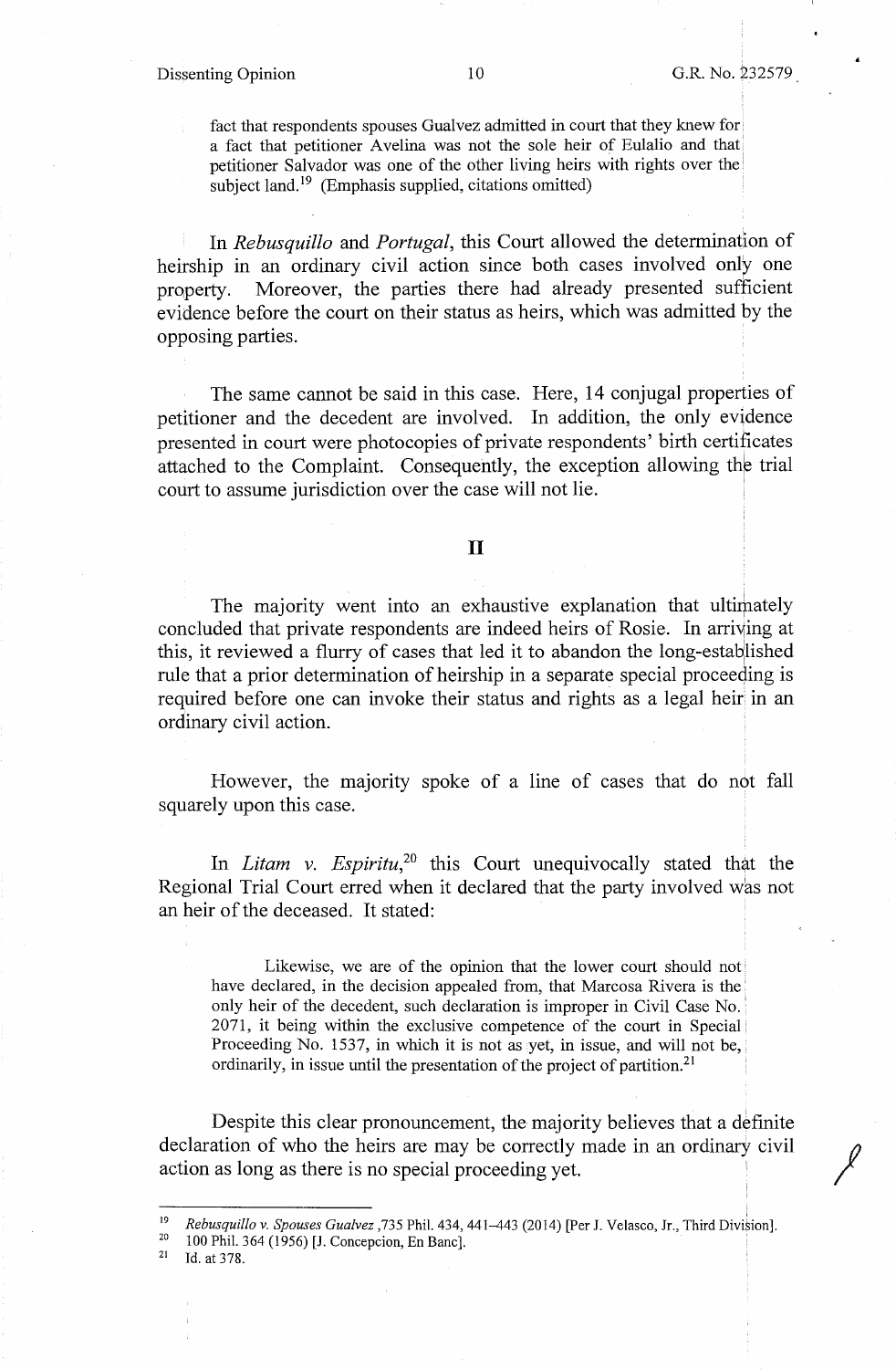It is true that in the earlier cases of *De Vera v. Galauran,* <sup>22</sup>*Cabuyao v. Caagbay*,<sup>23</sup> and *Marabilles v. Spouses Quito*,<sup>24</sup> this Court held that heirs may assert their rights to the decedent's property without a previous judicial declaration of heirship. However, such pronouncement does not necessarily declare one's status as an heir in the same proceeding. Nor does it mean that a special proceeding can be dispensed with.

In *Morales v. Yañez*<sup>25</sup> this Court held that while a hereditary right may be protected, its formal declaration must still undergo special proceedings:

It is clear that His Honor read the law correctly. Appellants contend, however, that for defendant to acquire a vested right to Eugeniano's property, he must first commence proceedings to settle Eugeniano's estate — which he had not done. There is no merit to the contention. This Court has repeatedly held that the right of heirs to the property of the deceased is vested from the moment of death. Of course the formal declaration or recognition or enforcement of such right needs judicial confirmation in proper proceedings. But we have often enforced or protected such rights from encroachments made or attempted before the judicial declaration. Which can only mean that the heir acquired hereditary rights even before judicial declaration in testate or intestate proceedings. 26

Stated differently, even if one has not been declared an heir in a special proceeding, courts may still protect them from anyone who may encroach on the decedent's property. Based on the evidence presented in a particular case, the ordinary civil action may prosper, and whether one is the owner of a certain property may be detennined. The court then decides on ownership, not heirship. Whether one is deemed the rightful owner does not make one an heir. That determination is only proper in a special proceeding.

The majority likewise used *Bonilla v. Barcena*<sup>27</sup> to support its theory. In that case, this Court reversed the lower court's ruling and held that the heirs' rights to the decedent's property vests in them even before a judicial declaration of heirship in a special proceeding. In that case, however, this Court did not dispense with the declaration of heirs in a separate special proceeding. Instead, it simply allowed the substitution of the decedent's children as plaintiff in the pending case, them having the legal standjng to protect the decedent's rights to the property involved.

<sup>&</sup>lt;sup>22</sup> 67 Phil. 213 (1939) [Per J. Morean, En Banc].<br><sup>23</sup> 95 Phil. 614 (1954) [Per J. Concepcion, En Banc].<br><sup>24</sup> 100 Phil. 64 (1956) [Per J. Bautista-Angelo, En Banc].<br><sup>25</sup> 08 Phil. 677 (1956) [Per J. Banczen, Eint Division

<sup>&</sup>lt;sup>25</sup> 98 Phil. 677 (1956) [Per J. Bengzon, First Division].<br><sup>26</sup> Id at 678–679

<sup>&</sup>lt;sup>26</sup> Id. at 678–679.<br><sup>27</sup> 163 Phil. 156 (1976) [Per J. Martin, First Division].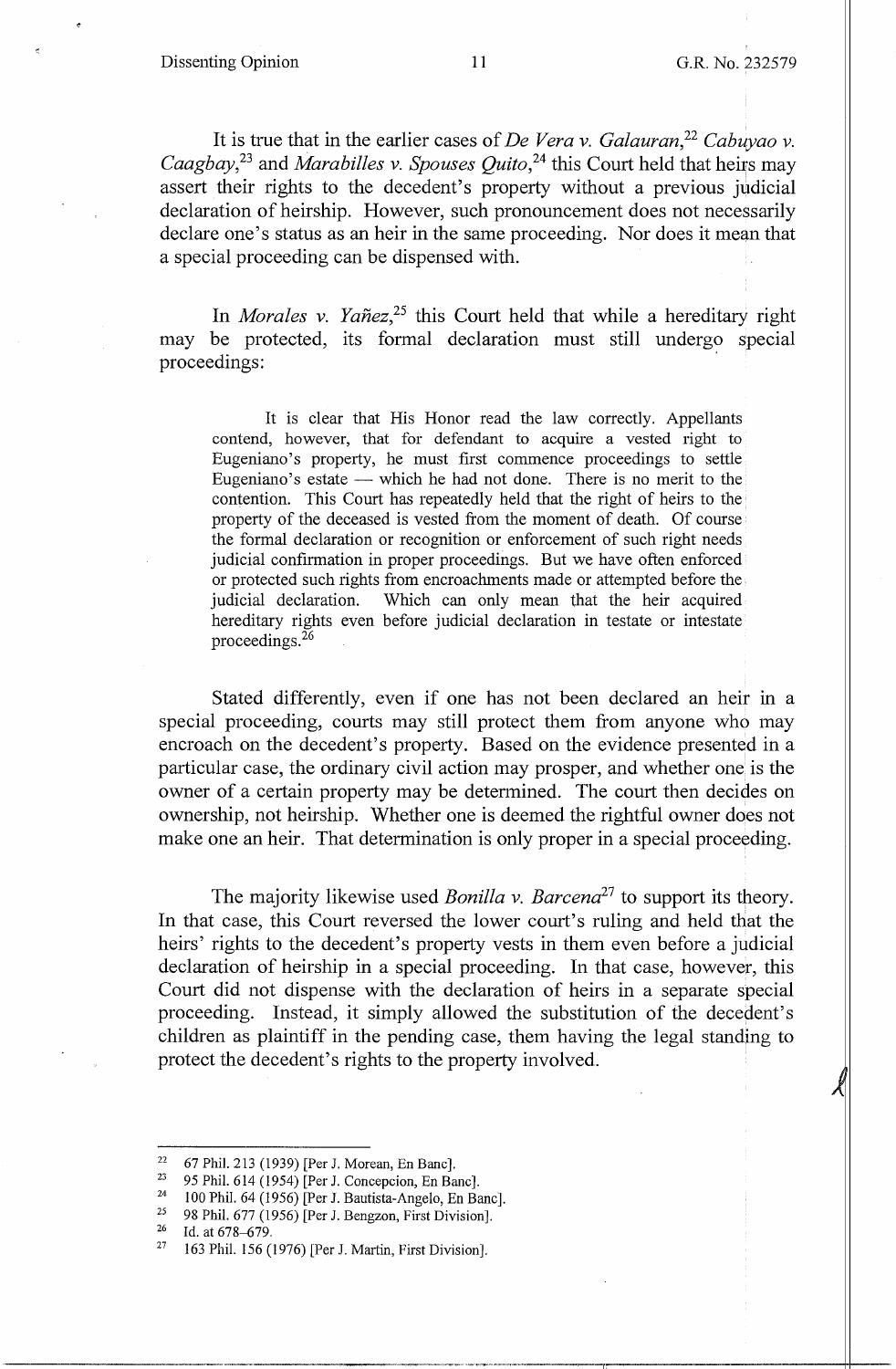#### Dissenting Opinion 12 G.R. No. 232579

,.

*j* 

The same principle was reiterated in *Baranda* v. *Baranda*<sup>28</sup> where it was held that heirs of a decedent may institute an ordinary civil action, there being no pending special proceeding, since this is to protect the rights 'of the decedent. Thus:

. As heirs, the petitioners have legal standing to challenge the deeds of sale purportedly signed by Paulina· Baranda for otherwise property claimed to belong to her estate will be excluded therefrom to their prejudice. Their claims are not merely contingent or expectant, as argued by the private respondents, but are deemed to have vested in them upon Paulina Baranda's death in 1982, as, under Article 777 of the Civil Code, "the rights to the succession are transmitted from the moment of the death of the decedent." While they are not compulsory heirs, they are nonetheless legitimate heirs and so, since they "stand to be benefited or injured by the judgment or suit," are entitled to protect their share of successional rights.

This Court has repeatedly held that "the legal heirs of a decedent are the parties in interest to commence ordinary actions arising out of the rights belonging to the deceased, without separate judicial declaration as to their being heirs of said decedent, provided that there is no pending special proceeding for the settlement of the decedent's estate."

*There being no pending special proceeding for the settlement of Paulina Baranda 's estate, the petitioners, as her intestate heirs, had the right to sue for the reconveyance of the disputed properties, not to them, but to the estate itself of the decedent, for distribution later in accordance with law. Otherwise, no one else could question the simulated sales and· the subjects thereof would remain in the name of the alleged vendees, who* . *would thus have been permitted to benefit from their deception.* In fact, even if it were assumed that those suing through attorneys-in-fact were not· properly represented, the remaining petitioners would still have sufficed to impugn the validity of the deeds of sale.<sup>29</sup> (Emphasis supplied)

Notably, in enforcing the rights of the plaintiffs in *Baranda,* this Court ordered the reinstatement of the trial court's decision, which made no declaration on the status of the heirs but instead directed that all the Iots in question be transferred to the decedent's estate.

Likewise, in *Marquez v. Court of Appeals*,<sup>30</sup> this Court reinstated the trial court's ruling, which deemed an affidavit of adjudication and dobation inter vivos void for excluding the decedent's other heirs in its execution, without making an outright declaration as to who the heirs were. A similar conclusion was held in *Pacana-Contreras* v. *Rovila Water Supply, Jnc.,*<sup>31</sup> where this Court allowed the decedent's heirs to be impleaded in an action for accounting and damages to protect the rights of the deceased.

<sup>&</sup>lt;sup>28</sup> 234 Phil. 64 (1987) [Per. J. Cruz, First Division].<br><sup>29</sup> Id. at 74–75.<br><sup>30</sup> 360 Phil. 843 (1998) [Per J. Romero, Third Division].<br><sup>31</sup> 722 Phil. 460 (2013) [Per J. Brion, Second Division].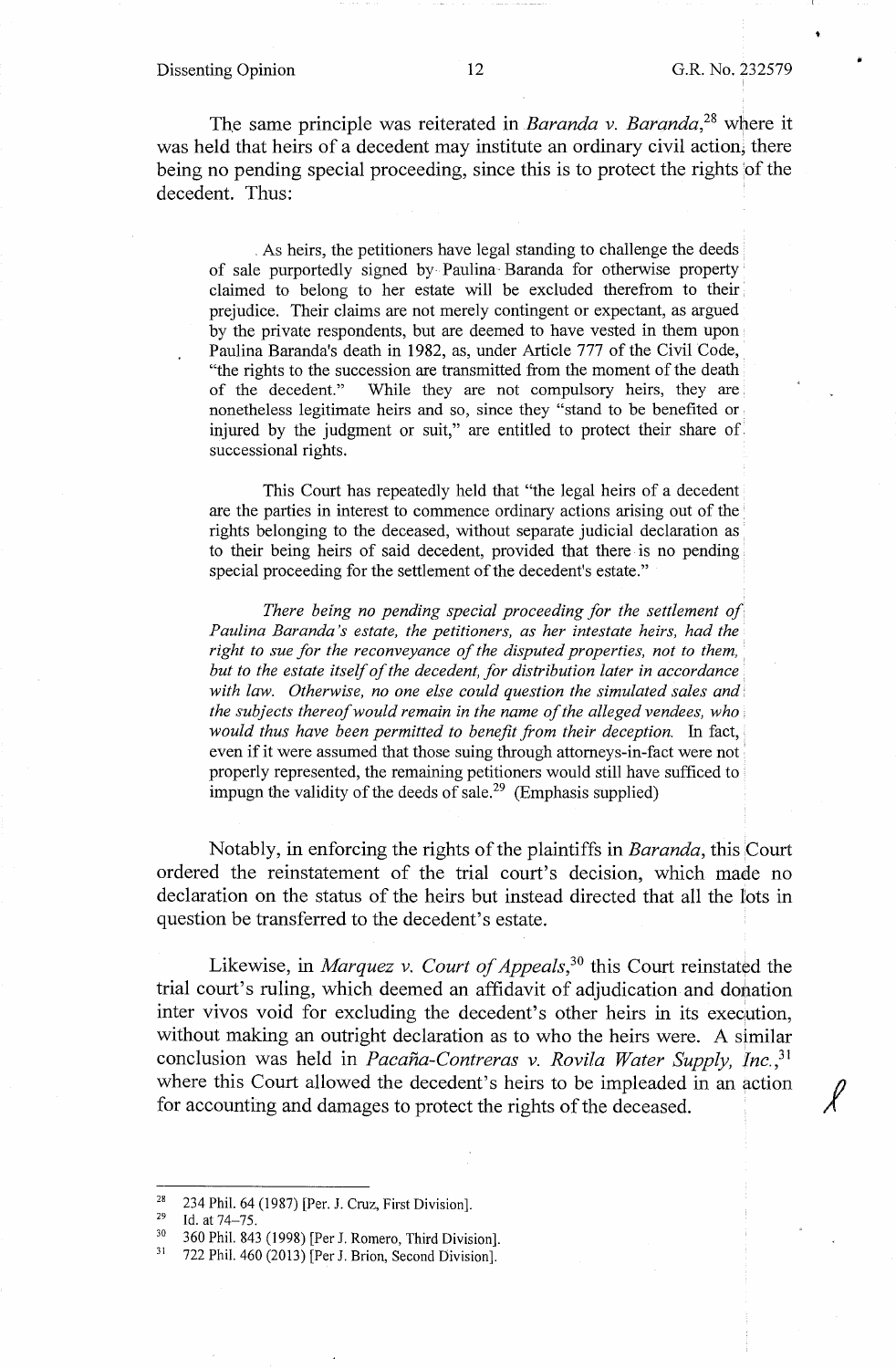#### Dissenting Opinion 13 G.R. No. 232579

In *Heirs of Gregorio Lopez v. Development Bank of the Philippines,32*  this Court reinstated the trial court's decision nullifying an affidavit of selfadjudication simply because it did not reflect the interests of all the heirs. As with the other cases, this Court also made no declaration on heirship, opting to have it threshed out in a separate special proceeding. It only ruled insofar as to protect the decedent's rights and estate.

Lastly, in *Capablanca v. Heirs of Bas,33* this Court held that a judicial declaration of heirship is not necessary in order that heirs may assert their right to the property of the deceased. However, in the same case, it was made clear that the action filed by the plaintiff was one of protecting the right of the ancestor and not as right as an heir:

Contrary to the erroneous conclusion of the Court of Appeals, this Court finds no need for a separate proceeding for a declaration of heirship in order to resolve petitioner's action for cancellation of titles of the property.

The dispute in this case is not about the heirship of petitioner to Norberto but the validity of the sale of the property in 1939 from Pedro to Faustina, from which followed a series of transfer transactions that culminated in the sale of the property to Norberto. For with Pedro's sale of the property in 1939, it follows that there would be no more ownership· or right to property that would have been transmitted to his heirs.

Petitioner's claim is anchored on a sale of the property to her predecessor-in-interest and not on any filiation with the original owner. What petitioner is pursuing is Norberto's right of ownership over the property which was passed to her upon the latter's death.

This Court has stated that no judicial declaration of heirship is necessary in order that an heir may assert his or her right to the property of' the deceased. In *Marabilles v. Quito:* 

*The right to assert a cause of action as an heir, although he has not been judicially declared to be so, if duly proven, is well settled in this jurisdiction. This is upon the theory that the property of a deceased person, both real and personal, becomes the property of the heir by the mere fact of death of his predecessor in interest, and as such he can deal with it in precisely the same way in which the deceased could have dealt, subject only to the limitations which by law or by contract may be imposed upon the deceased himself.* Thus, it has been held that "[t]here is no legal precept or established rule which imposes the necessity of a previous legal declaration regarding their status as heirs to an intestate on those who, being of age and with legal capacity, consider themselves the legal heirs of a person, in order that they may maintain an action

 $32$  747 Phil. 427 (2014) [Per J. Leonen, Second Division].<br> $33$  811 Phil. 861 (2017) [Per J. Leonen, Second Division].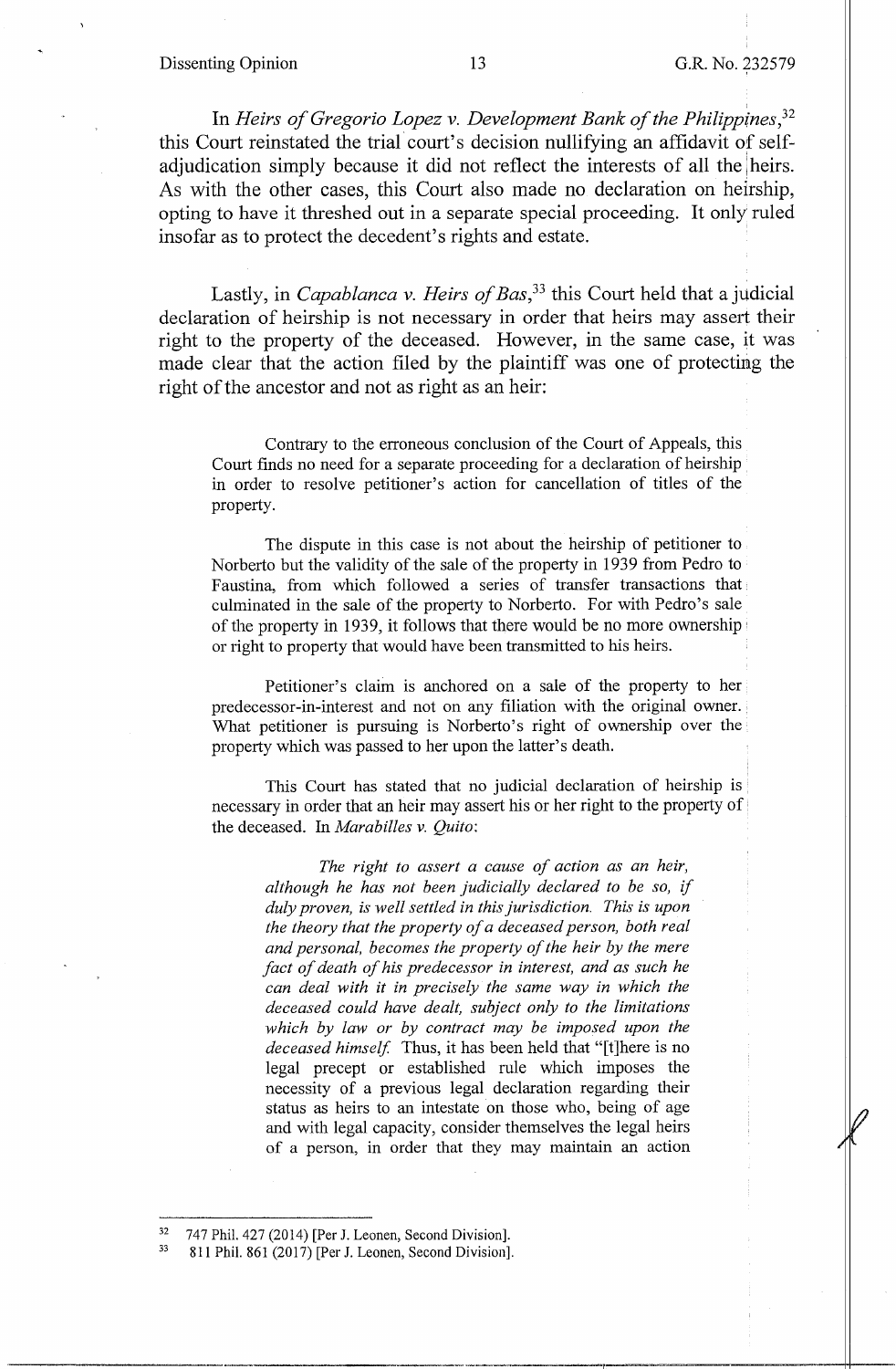Dissenting Opinion 14 G.R. No. 232579

*I* 

arising out of a right which belonged to their ancestor"[.]<sup>34</sup> (Emphasis in the original, citations omitted)

Like the other cases, this Court in *Capablanca* reinstated the trial court's ruling, which once again made no declaration on heirship but simply canceled the transfer certificates of title.

This case is markedly different. Here, based on their claim as compulsory heirs, private respondents seek not only the annulment of the Affidavits of Self-Adjudication, *but also the partition of the estate of Rosie.*  In so doing, they are not protecting the right of the decedent. Instead, they are attempting to protect their own claim to the estate as heirs through an ordinary civil action.

## III

Here, petitioner, whether in good or bad faith, executed Affidavits of Self-Adjudication stating that he was the sole heir of Rosie's estate under Rule 74, Section  $1^{35}$  of the Rules of Court. On the other hand, private respondents, being the deceased's siblings, claim that they are compulsory heirs. Although they seek to annul the affidavits and cancel the Transfer Certificates of Title, the main issues of their Complaint depends on the determination of whether they are indeed heirs. As such, what they filed was a special proceeding camouflaged as an ordinary civil action.

Even if the Complaint were deemed an ordinary civil action, all the , trial court may declare is whether petitioner fraudulently executed the Affidavits of Self-Adjudication. If the trial court were to determine who Rosie's heirs are, it would be in excess of its jurisdiction for, undeniably, it is only a probate or intestate court that has that kind of jurisdiction.

True, this Court has held several times that parties in interest may commence ordinary civil actions arising out of their rights of succession

<sup>&</sup>lt;sup>34</sup> Id. at 870–871.<br><sup>35</sup> RULES OF COURT, Rule 74, sec. 1 (1) provides:

SECTION 1. *Extrajudicial settlement by agreement between heirs*. - If the decedent left no will and no debts and the heirs are all of age, or the minors are represented by their judicial or legal representatives duly authorized for the purpose, the parties may without securing letters of administration, divide the estate among themselves as they see fit by means of a public instrument filed in the office of the register of deeds, and should they disagree, they may do so in an ordinary action of partition. If there is only one heir, he may adjudicate to himself the entire estate by means of an affidavit filled in the office of the register of deeds. The parties to an extrajudicial settlement, whether by public instrument or by stipulation in a pending action for partition, or the sole heir who adjudicates the entire estate to himself by means of an affidavit shall file, simultaneously with and as a condition precedent to the filing of the public instrument, or stipulation in the action for partition, or of the affidavit in the office of the register of deeds, a bond with the said register of deeds, in an amount equivalent to the value of the personal property involved as certified to under oath by the parties concerned and conditioned upon the payment of any just claim that may be filed under section 4 of this rule. It shall be presumed that the decedent left no debts if no creditor files a petition for letters of administration within two (2) years after the death of the decedent.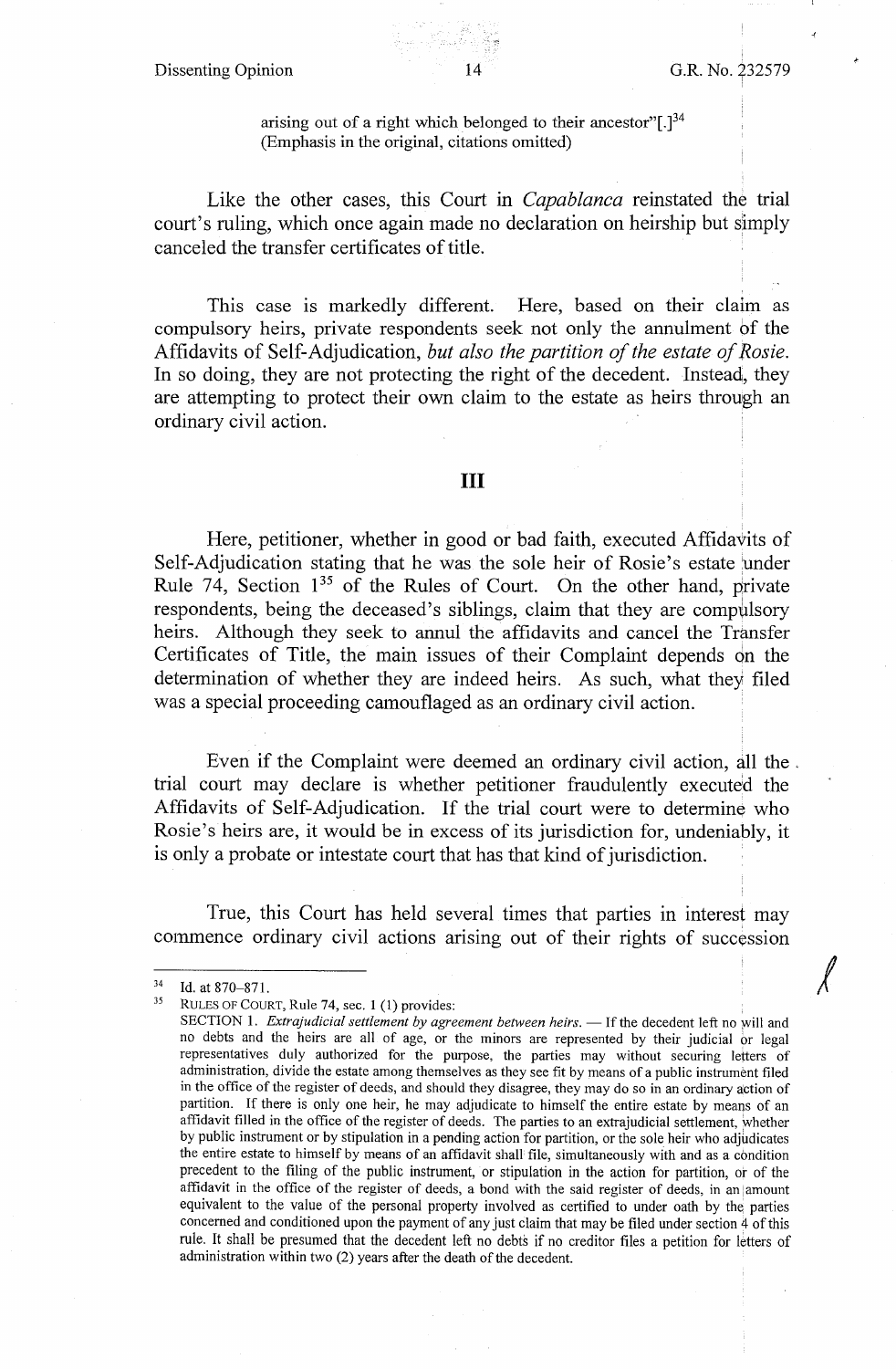### Dissenting Opinion 15 G.R. No. 232579

without the need for a separate judicial declaration of heirship. However, the rulings in those cases would only affect the specific cause of action presented. It will not extend to other proceedings that may involve the heirs or properties of the deceased.

The rule that heirship must first be declared in a special proceeding is not merely so a probate court is given precedence over a regular court in estate proceedings. Instead, what is being prevented is the lack of notice an ordinary civil action has to the entire world as opposed to that of a special proceeding. If parties institute any ordinary civil action that essentially declares heirship, anyone outside of this action can simply contest the ruling, as this is not an action *in rem.* On the contrary, special proceedings are equipped with different procedures that would make its decision conclusive to all, and not just to the parties involved. This ensures that the partition of the decedent's estate would reach a finality.

Contrary to the majority's assertion, to allow the determination of heirship in an ordinary civil action would in no way contribute to judicial economy. Rather, it may potentially begin circuitous proceedings where, after a trial court declares a decedent's heirs in an ordinary civil action, other interested third parties will contest the decision and eventually elevate the matter to this Court—only to remand the case to a trial court sitting as a probate or intestate court to finally settle the question of heirship and estate of the deceased.

Thus, it is necessary to follow the rule that the issue of heirship must first be settled in an estate proceeding before it is declared in an ordinary proceeding. In *Natcher:* 

Of equal importance is that before any conclusion about the legal share due to a compulsory heir may be reached, it is necessary that certain steps be taken first. The net estate of the decedent must be ascertained, by deducting all payable obligations and charges from the value of the property owned by the deceased at the time of his death; then, all ' donations subject to collation would be added to it. With the partible estate thus determined, the legitime of the compulsory heir or heirs can be established; and only thereafter can it be ascertained whether or not a donation had prejudiced the legitimes.

A perusal of the records, specifically the antecedents and proceedings in the present case, reveals that the trial court failed to observe established rules of procedure governing the settlement of the estate of Graciano Del Rosario. This Court sees no cogent reason to sanction the non-observance of these well-entrenched rules and hereby holds that under the prevailing circumstances, a probate court, in the exercise of its limited jurisdiction, is indeed the best forum to ventilate and adjudge the issue of advancement as well as other related metters exercise of its limited jurisdiction, is indeed the best forum to ventilate and , adjudge the issue of advancement as well as other related matters